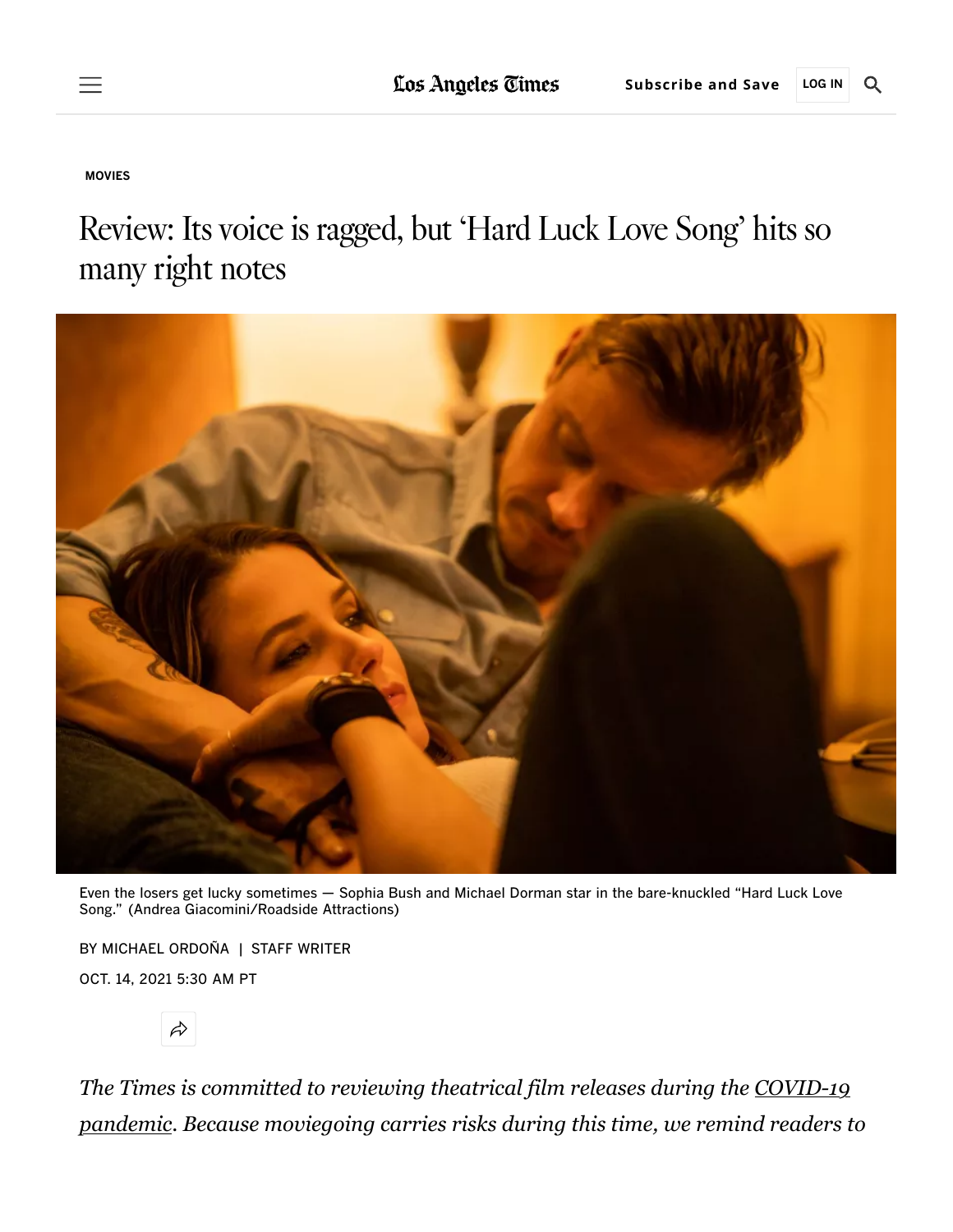*follow health and safety guidelines as outlined by the Centers for Disease Control and Prevention and local health officials.*

[Tom Petty](https://www.youtube.com/watch?v=U0el_8ZKw7w&t=14s&ab_channel=FarmAid) sang, "Even the losers get lucky sometimes," and that's about as succinctly as one can describe the richly detailed and fully inhabited "Hard Luck Love Song."

This indie drama with winks of cockeyed humor stars Michael Dorman (unforgettably great in [Amazon's brilliant "Patriot"\)](https://www.latimes.com/entertainment/tv/la-et-st-patriot-amazon-best-show-you-do-not-know-20190401-story.html) as Jesse, a good-hearted guy who rolls into town smelling of blown shots. One of the many things we'll learn about Jesse is the bad fortune that follows him is largely of his making, despite a sunny disposition and moments of genuine kindness. The director's note describes him as "a deeply flawed everyman," but he has talents not every man has and flaws that would sink most.

He isn't here by accident. He hopes to reunite with his lost love, Carla ([Sophia Bush\)](https://www.latimes.com/fashion/la-xpm-2013-apr-14-la-ar-katy-perry-sophia-bush-and-more-at-harpers-bazaar-coachella-party-20130413-story.html), who has traveled a rough road of her own. It's a shame to tell even that much, as the way information unfolds in the film is one of its pleasures — first-time feature director and co-writer Justin Corsbie's storytelling can be lovely, slow-burningly tense or jarringly violent, whatever best serves the moment. You could call the filmmaking "lyrical," and you'd be doubly right: The music-infused movie is both beautifully expressed and based on one particularly well-observed song, "Just Like Old Times" by [Todd Snider](https://www.youtube.com/watch?v=F5hlil50vi4). Snider's performance of the song during the closing credits reveals the surprising amount the film takes directly from it (I recommend *not* hearing the song before watching the film for just that reason).

Jesse's fancy moves are sure to crash down upon him, but getting there is very much worth the trip. Dorman crafts a multidimensional character whose smile sometimes barely papers over a cry. He stops to enjoy kids going fully clothed into a motel pool and delightedly looks for the worm in a bottle of mezcal. He's a dirty cocktail of charm, jealousy, regret, good intentions and bad mistakes.

All the featured players have their moments. Those clinging to [Dermot Mulroney](https://www.latimes.com/archives/la-xpm-2010-oct-21-la-et-performancebox-20101021-story.html)'s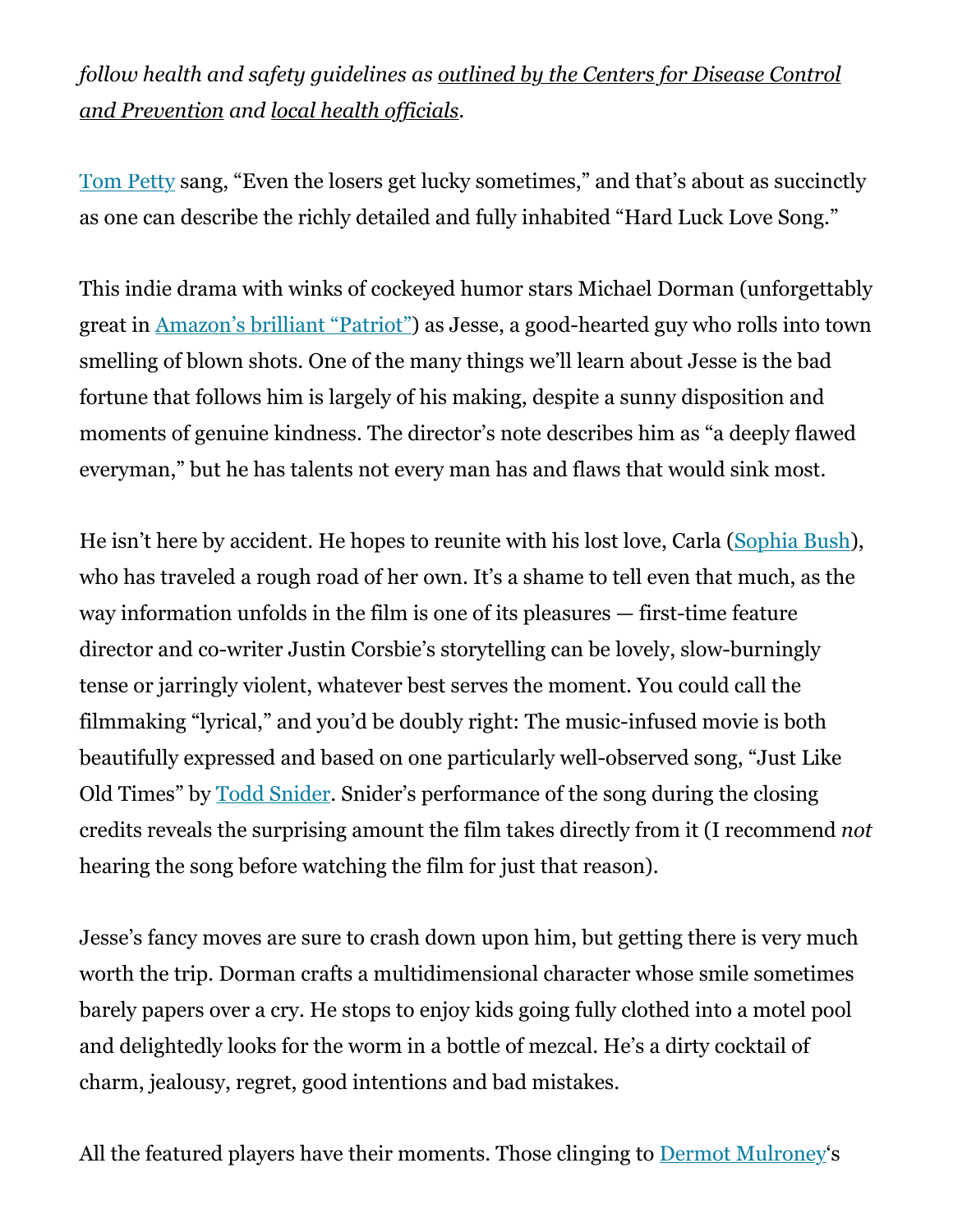"[My Best Friend's Wedding](https://www.latimes.com/archives/la-xpm-1998-jun-07-tv-57339-story.html)" days will be aghast at his appropriately 18-miles-of-badroad persona in this one. Without spoiling what he does, [Brian Sacca](https://www.latimes.com/entertainment-arts/movies/story/2020-02-13/buffaloed-review-zoey-deutch) is excellent in a small role, and [RZA](https://www.latimes.com/archives/la-xpm-2010-jan-03-la-ca-rza3-2010jan03-story.html), of all people, materializes most memorably.

The script stays out of its own way while tossing off a few nuggets of bull's-eye dialogue. Meeting again after so long, Carla cautiously allows, "You look great." Jesse says, "Better than last time you saw me?" "Yeah, thank God," she says. Laughing now at a terrible memory, he says, "It wasn't exactly my time to shine."

Corsbie, cinematographer Jas Shelton and production designer Marie Jach have built a run-down, little back-alley world in which everything feels lived in; nothing is too clean. Their bruised Austin, Texas, all but reeks of Budweiser, Marlboros and worn pool-table felt. Corsbie maintains a low thrum of tension under the romance after a threat emerges early on; even during moments of celebration, we're bracing for that motel door to get kicked in. The rookie even pulls off a subtle, bravura, extended, unbroken take conveying a character's mastery at a particular game.

"[Hard Luck Love Song](https://www.youtube.com/watch?v=lP5OX-zEgrw)" is a happy but gritty marriage of material, filmmaker and star. Much is asked of Dorman, and he delivers all. "Patriot" fans will be glad to know he sings again, and quite differently than in that show. Bush excruciatingly conveys someone who should know better but finds herself unable to resist the gravitational pull. To let [Petty](https://www.latimes.com/entertainment/music/la-et-ms-tom-petty-the-final-interview-20171004-story.html) tell us more: "I showed you stars you never could see / It couldn't have been that easy to forget about me."

'Hard Luck Love Song'

**Rating:** R, for language throughout, drug use, some violence and sexual references

**Running time:** 1 hour, 44 minutes

**Playing:** Oct. 15, AMC the Grove 14, Los Angeles; AMC Burbank; Laemmle Monica, Santa Monica; Regal Sherman Oaks; Laemmle